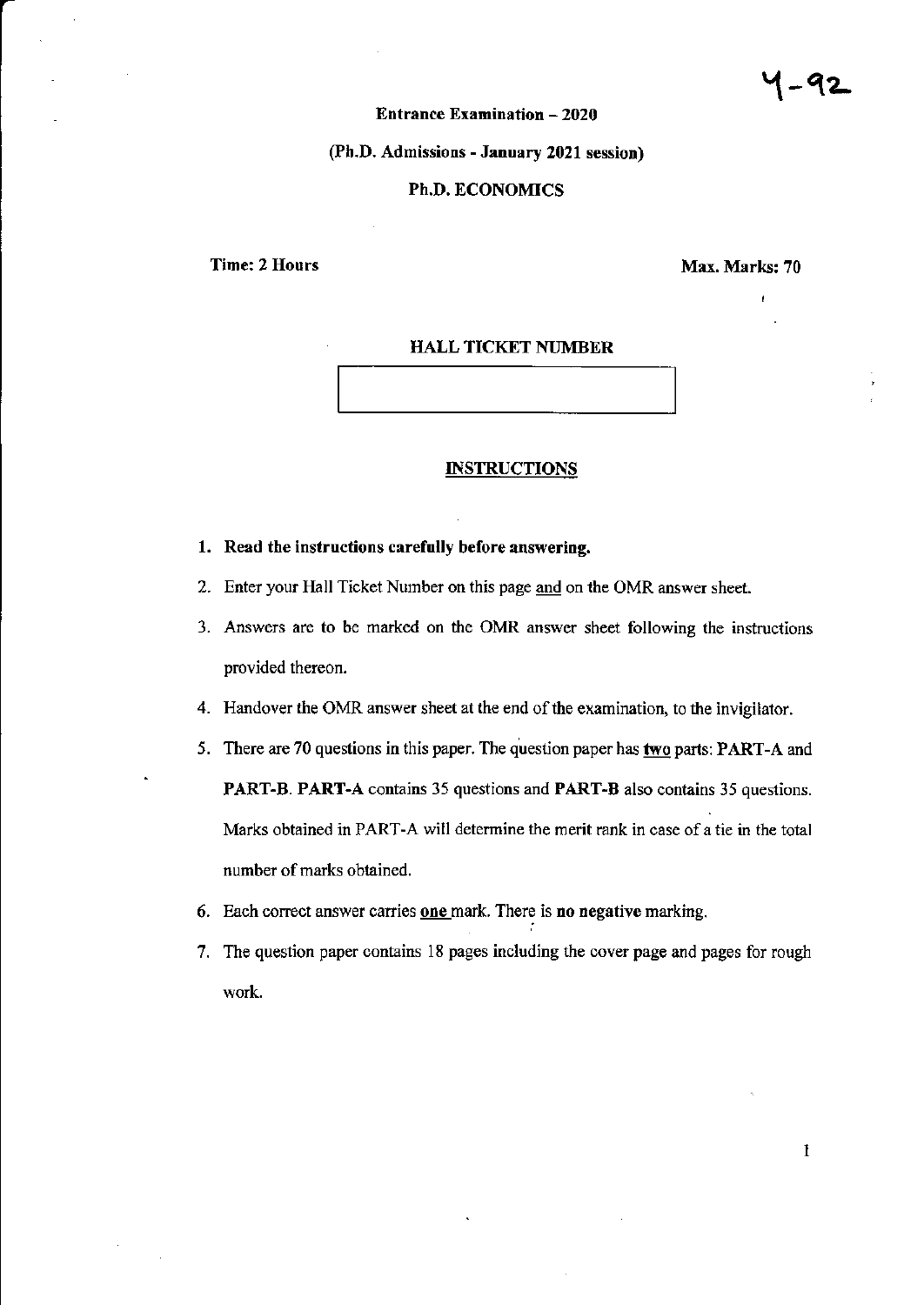## PART-A

- 1. Validity of data implies the following
	- A. The data should truly speak of the facts.
	- B. The data should be ofrecent origin.
	- C. The data should be primary in nature.
	- D. Data should have general applicability.
- 2. Ifthe population standard deviation is substantially large, then the sample size should be rclatively
	- A. small.
	- B.large.
	- C. medium.
	- D. very small.
- 3. Omission or changing ofresearch results to support claims is known as:
	- A. Fabrication
	- B. Falsification
	- C. Plagiarism
	- D. Data acquisition

4. A shift in attitude in respondents between two points during data collection is called

- A. Reactive effect
- B. Maturation effect
- C. Regression effect
- D. Conditioning effect

5. Artefacts that arise and affect the intemal validitv in research are:

(a) History (b) Randomization (c) Maturity is a set of  $\mathcal{L}$  is a set of  $\mathcal{L}$  is a set of  $\mathcal{L}$  is a set of  $\mathcal{L}$  is a set of  $\mathcal{L}$  is a set of  $\mathcal{L}$  is a set of  $\mathcal{L}$  is a set of  $\mathcal{L}$  is a set of  $\mathcal{L}$  is a set of  $\mathcal{L}$ (d) Instrumentation (e) Experimental mortality (f) Matching

A. (a), (b), (c) and (d) B. (b), (c), (d) and  $(f)$ c. (a), (c), (d) and (e) D. (d), (e), (f) and (b)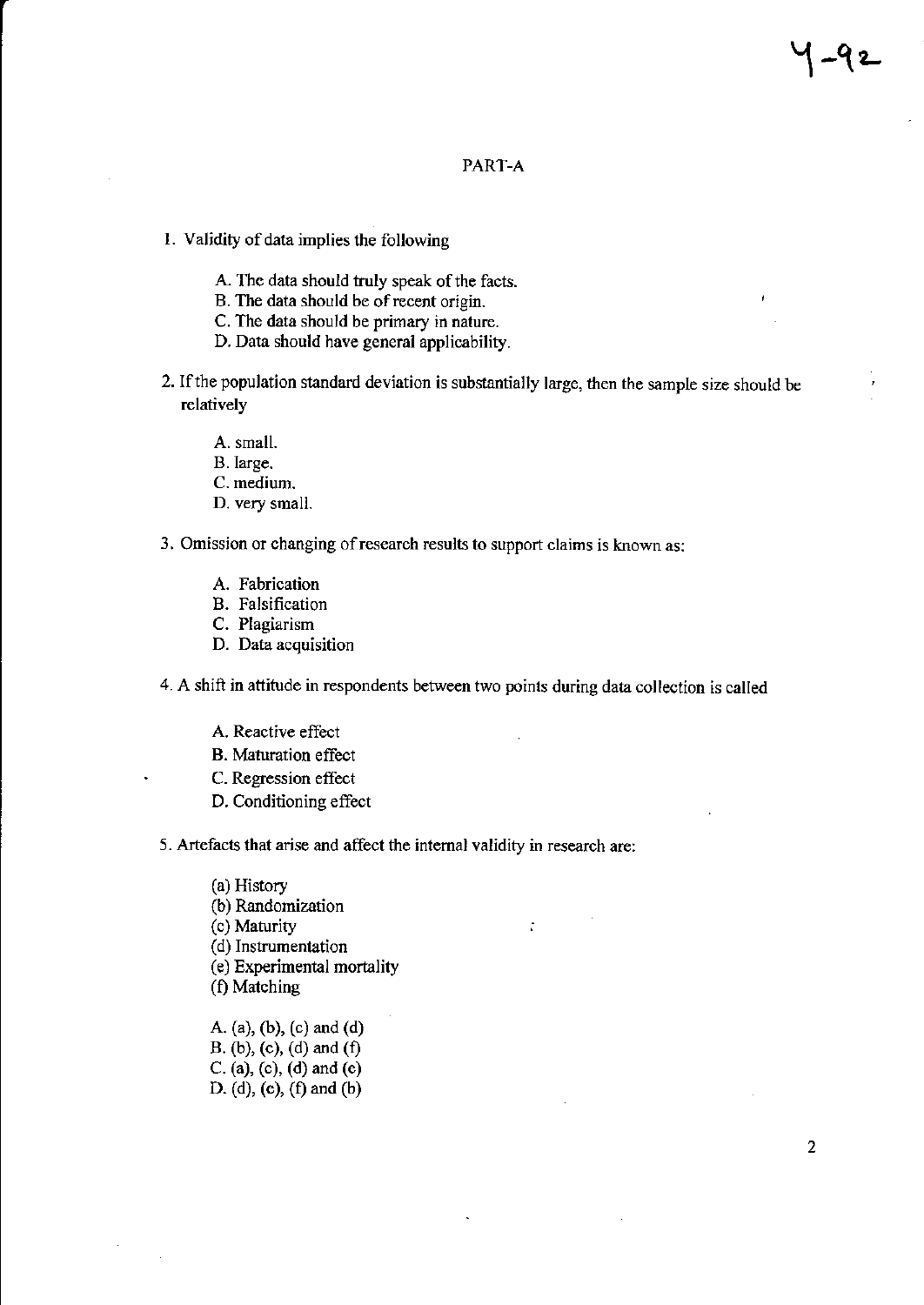6. The principal of a school conducts an interview session of teachers and students with a view to exploring the possibility of their enhanced participation in school programmes. Which of the following relates to this endeavour??

A. Evaluation Research

B. Fundamental Research

C. Action Research

D. Applied Research

7. Which of the following could be used as a test for autocorrelation up to third order?

A. Durbin-Watson test

B. White's test

C. RESET test

D. Breusch-Godfrey test

8. If you include relevant lagged values of the dependent variable on the right hand side of a regession equation, the following may be the outcome

A. coefficient estimates shall be Biased but consistent

B. coefficient estimates shall be Biased and inconsistent

C. ooefiicient estimates shall be Unbiased but inconsistent

D. coefficient estimates shall be Unbiased and consistent

9. Consider the following statements

1. Discrete random variables have probability density functions that give the probability that the random variable takes a specific value.

2. Random variables have values that are unknown until they are observed.

<sup>3</sup>. Random variables can be continuous only.

4. Covariance indicates the amount of covariation exhibited by single random variables

Of these the following statements are correct

- A. 1 and 2
- B. 1,2 and 3
- C.2,3 and 4

D, 1,3 and 4

1–५2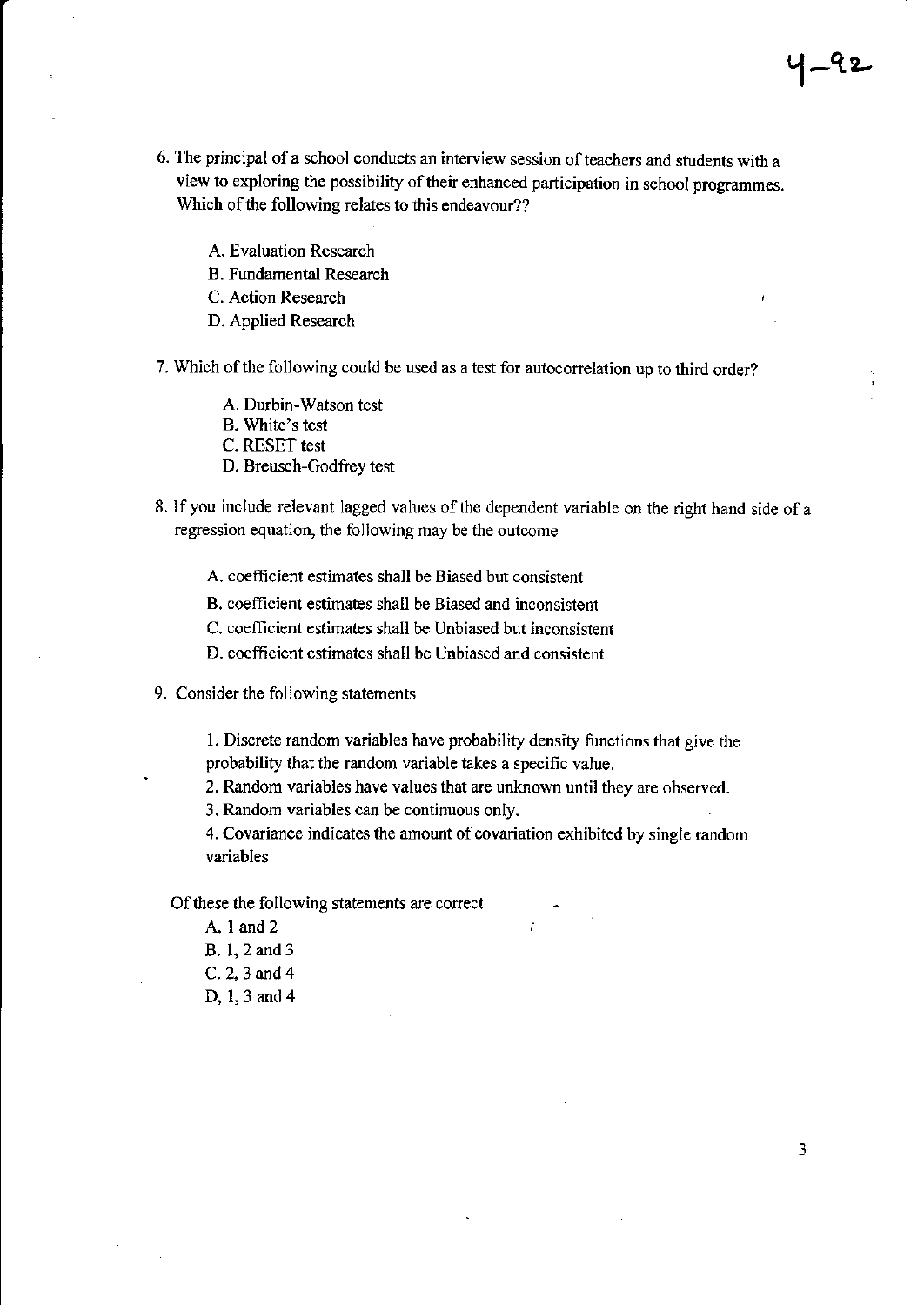10. Which of the following is NOT a type of non-probability sampling?

(i) Convenience sampling, Quota sampling.

(ii) Judgemental sampling, Snowball sampling.

(iii) Cluster Sampling, Multi-Stage Sampling

(iv) Systematic sampling, Stratified Sampling

Of these the following options are correct

A. (i) and (ii) B. (iii) and (iv)  $C. (i), (ii)$  and  $(iii)$ D. (i), (ii), (iii) and (iv)

t

- 11. Let X and Y be random variables with a positive covariance: Cov  $(X, Y) = K > 0$ . Let  $S = 0.4$ . X and  $T = -2.5Y$ . Arrange the following in increasing order of magnitude of covariance, from smallest to largest:
	- I. Cov  $(X, Y)$ ll. Cov (T,S) III. Cov  $(X,T)$ IV. Cov (Y,S)
	- A.  $II-III-I-V$
	- B. III  $-$  II  $-$  IV  $-$  I
	- C.  $III IV II I$
	- D.  $IV II I III$

12. Statement, "Rabi and Nabi are doctors" is FALSE  $if$ ,

- A. Nabi is a doctor if Rabi is not a doctor.
- B. At least one of them is not a doctor.
- C. Neither Rabi nor Nabi is a doctor.
- D. Some person other than Rabi and Nabi is doctor.
- 13. Consider, "Some men are immortal. My teacher is a man. Therefore my teacher is immortal". This is invalid because,
	- A. Premise is false
	- B. Conclusion is false
	- C. Conclusion does not logically follow fiom the premises
	- D. There are two premises but only one conclusion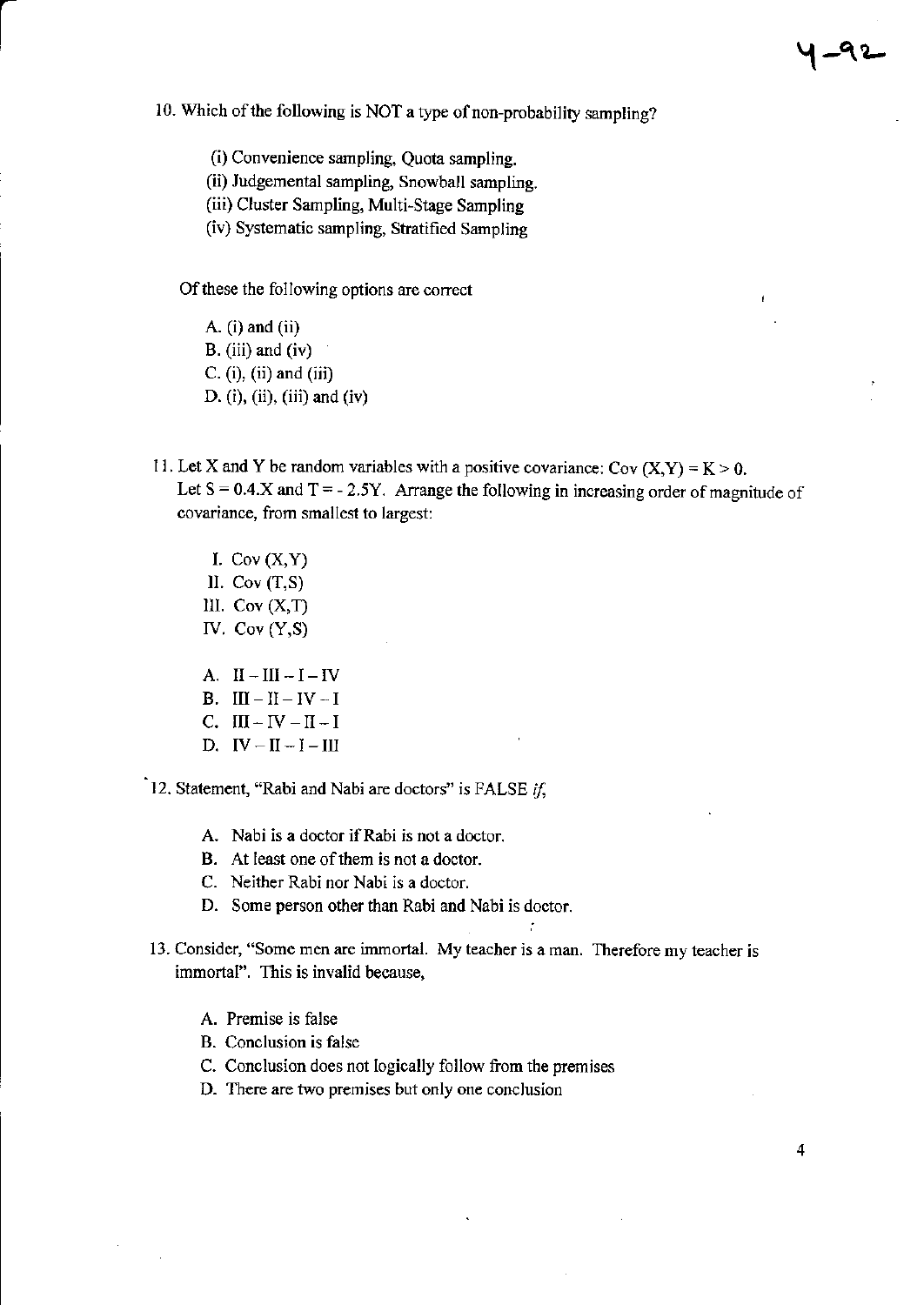- 14. Which of the following demand functions has unitary elasticity everywhere?
	- A. Linear
	- B. Quadratic
	- C. Rectangular hyperbola
	- D. Polynomial
- 15. For a system of'n' linear equations with 'n' unknown variables
	- A. There is always a solutjon
	- B. There is always a unique solution
	- C. Ifthere is one solution, then there is also another solution
	- D. None of the above

16. Which is true for logit and probit models?

- A. Both models guarantee that the estimated probabilities lie in the 0 to I rangc
- B. In both models, dependent and independent variables are quantitative values
- C. In both models, estimated probabilities are linearly related to explanatory variables
- D. All of the above
- 17. The autocorrelation problem in econometrics is a problem related to
	- A. Serial correlation among explanatory variables.
	- B. Serial correlation in disturbance tems.
	- C. Correlation between dependent variable and explanatory variables.
	- D. Correlation between the explanatory variables and disturbance terms.
- 18. Under which assumption are the Maximum Likelihood and Ordinary Least Squarcs estimators of the intercept and slope parameters of the regression model are identical?

:

- A. the maximum likelihood assumption
- B. the normality assumption
- C. the classical linear regression model assumptions
- D. the null hypothesis assumption
- 19. "Optimal Control Theory" method is one of the solution methods to solve:
	- A. the investment decisions in simultaneous equations model
	- B. the non-linear programming problem
	- C. the linear programming problem
	- D. the dynamic optimization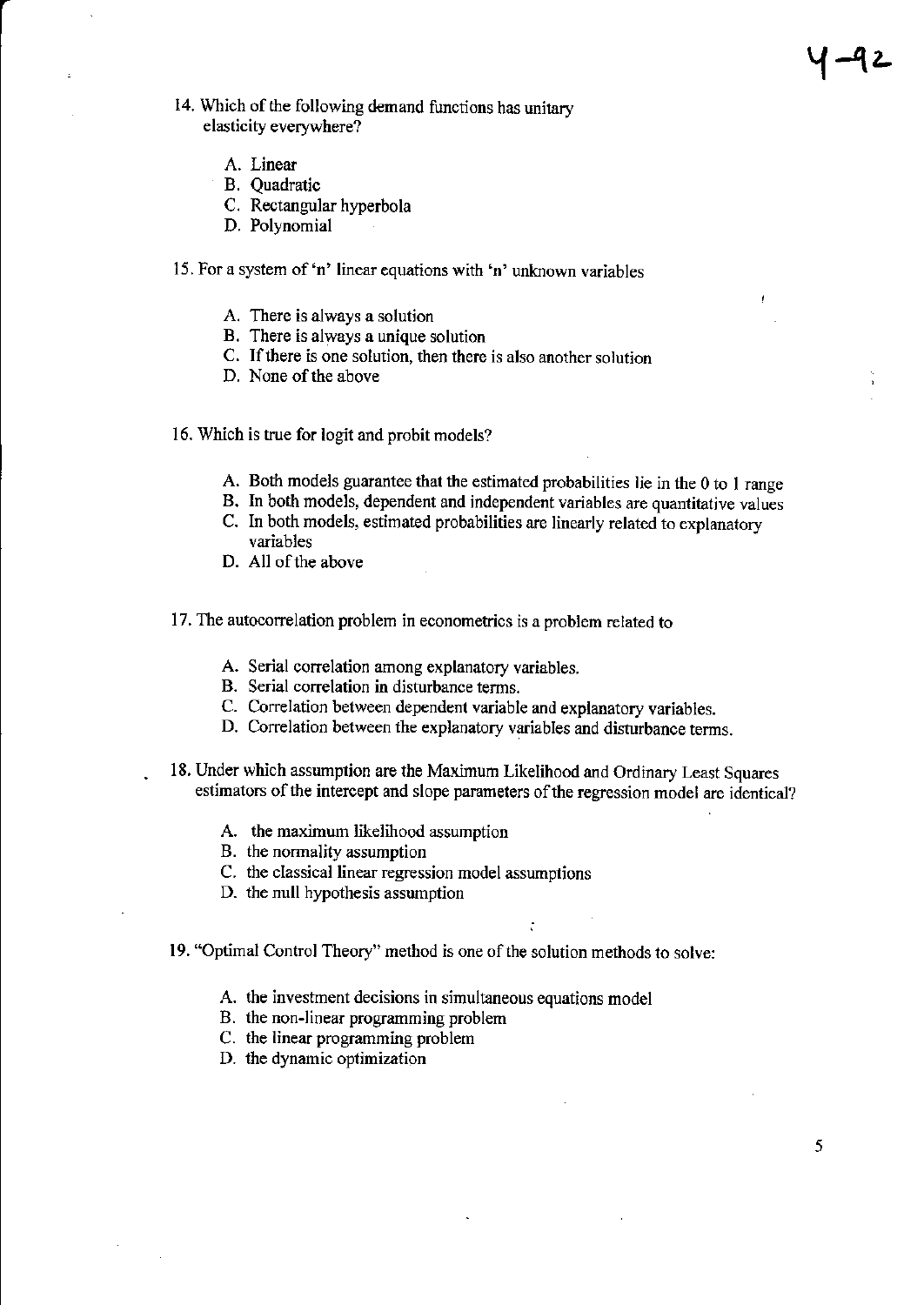# 20. In a linear programming problem, which is not true?

- A. It has linear objective function
- B. Both negative and nonnegative restrictions are put on choice variables
- C. Optimal solution values in the primal and dual problems may or may not be similar D. Objective function values in the primal and dual solutions are similar
	-
- 21. Note the relation  $TSS = ESS + RSS$  where TSS is the total sum of squares, ESS is the explained sum of squares and RSS is the residual sum of squares.

Consider following statements:

- I. If RSS =  $0.0054$  and ESS =  $0.693$ , then R-square value is equal to  $0.3016$
- II. If  $ESS = TSS$ , then the R-square value is exactly equal to one or 100%
- III. IfESS is very low, RSS is very high, the regression line fits very well to sample data.

Which of the above statements is TRUE?

- A. Only I is true<br>B. Only II is true
- B. Only II is true<br>C. Only III is true
- C. Only III is true<br>D. Only II and III
- Only II and III are true
- 22. Area sampling is a type of:
	- A. Purposive Sampling
	- B. Subjective Sampling
	- C. Judgement Sampling
	- D. Mixed Sampling
- 23. Neoclassical Economics under the stewardship of Marshall-Jevons-Walras followed
	- A. Methodological holism
	- B. Methodological individualism
	- C. Methodological nihilism
	- D. Methodological inductivism

# 24. Formalism in Economics refers to construction of models based on

- A. Statistical evidence
- B. Ethnographic observations
- C. Mathematical axioms
- D. Descriptive nanation

y-92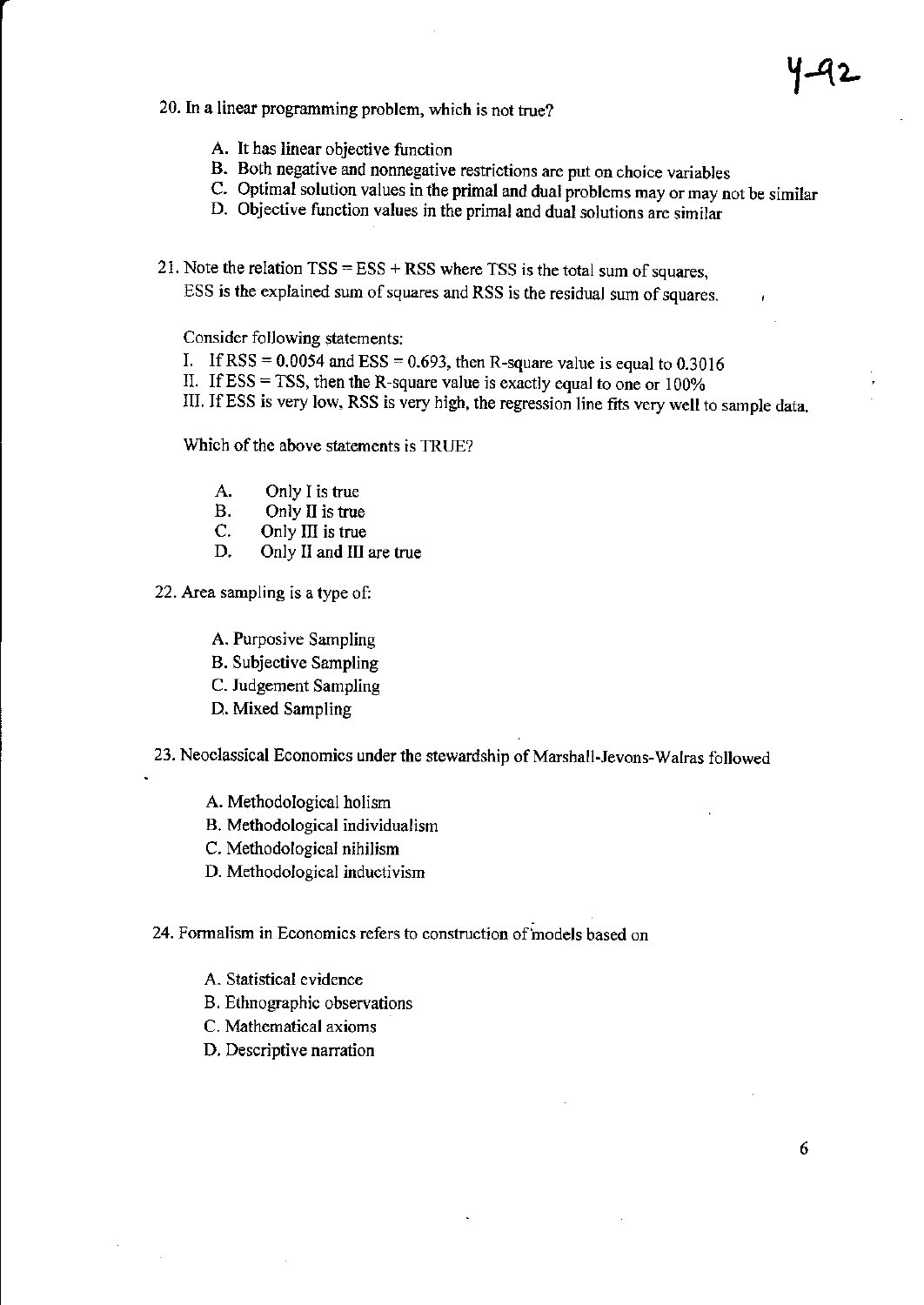25. Participatory ruml appraisal is not used in

A. Applied Anthropology

- B. Agricultural farming techniques
- C. Agro-eco system

D. Psychology

- 26. Lorenz cwve is used for measuring
	- A. Inequalities in the population
	- B. lndustrial pollution
	- C. GDP
	- D. Inflation
- 27. A risk averse individual is offered a choice between a gamble that pays  $\bar{\epsilon}1000$  with a probability of 25% and ₹100 with a probability of 75%, or a payment of ₹325. Which would he choose?

 $1 - 92$ 

 $\overline{7}$ 

- A. Depends on utility function
- B. Gamble that pays  $\overline{\xi}1000$
- C. Gamble that pays  $\overline{\epsilon}100$
- D. Payment of ₹325
- 28. Which among the following statements is incorrect?

A. Coefficient of correlation can be computed directly from the data without measuring deviation.

 $\ddot{\cdot}$ 

- B. Measures of Dispersion are also called averages of the second order.
- C. Standard deviation can be negative.
- D. Mean deviation can never be negative.
- 29. Which of the following is a Reference Management Software?
	- A. Tumitin
	- B. ProwritingAid
	- C. Zoreto
	- D. Biblio Premium
- 30. What is the study of claims to knowledge?
	- A. Epistemology
	- B. Coherent-ism
	- C. Teleology
	- D. Ontology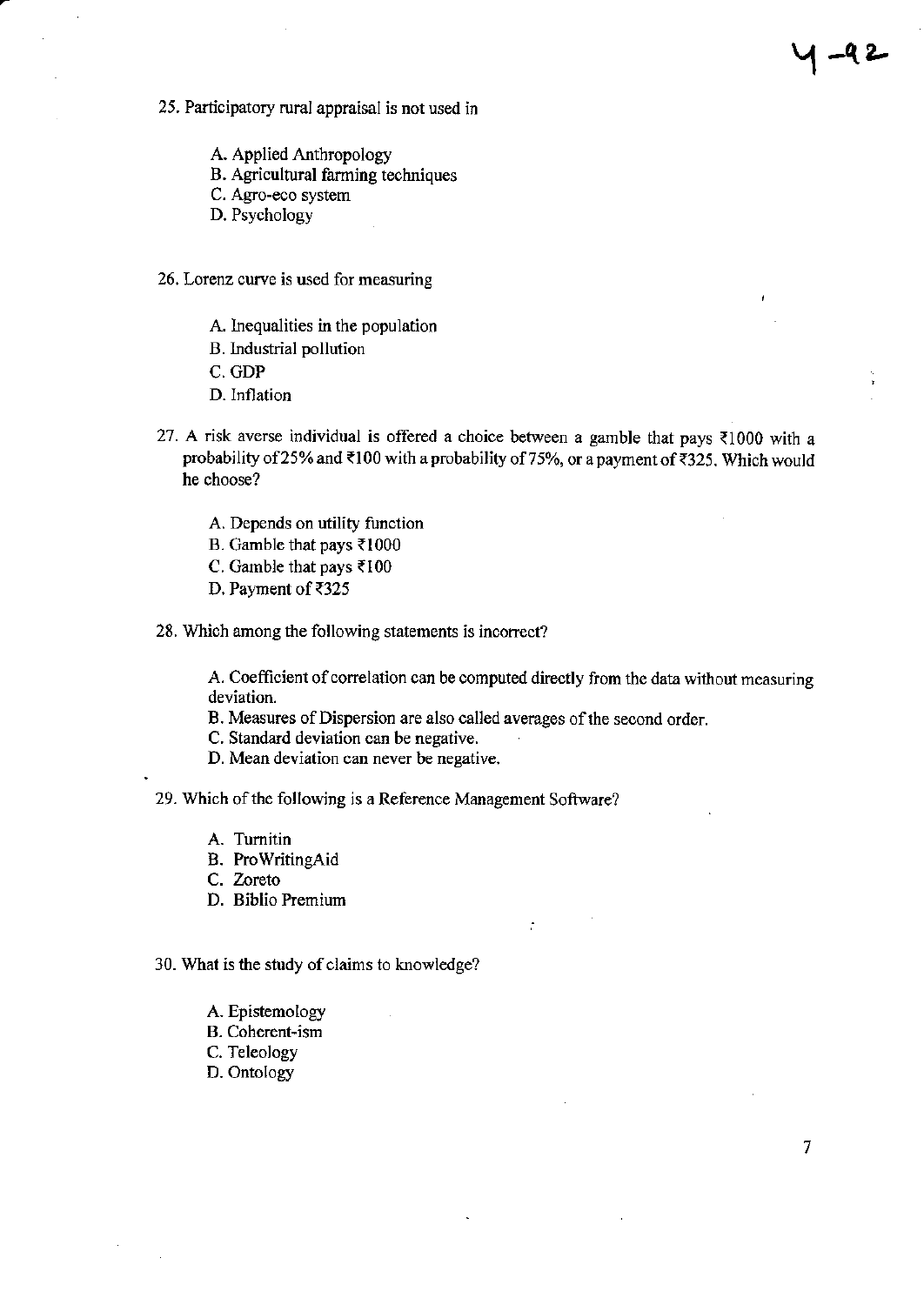31. In critical thinking, the statements given in support of another statement are called:

- A. The conclusion B. The argument
- C. The evaluation
- 
- D. The premises

32. Data collected from Coal India Limited, Oil and Natural Gas Coryoration Limited and Steel Authority of India Limited over 10 years is an example of:

- A. Time series data
- B. Cross-sectional data
- C. Panel data
- D. Pooled data

33. Suppose A is a 3 X 3 matrix and B is a 3 X 2 matrix. Can we say AB is a conformable matrix?

- A. No
- B. Yes
- C. Probably No
- D. Insufficient information

34. Which of the following variables has none of the features of the ratio scale variable?

 $\mathbb{C}$ 

A. Nominal Scale B. Interval Scale C. Ordinal Scale D. None of the above

35. In statistical fallacies, prestige bias is a type of

- A. Enumerator's bias
- B. Investigator's bias
- C. Respondent's bias
- D. Non-response bias

1-42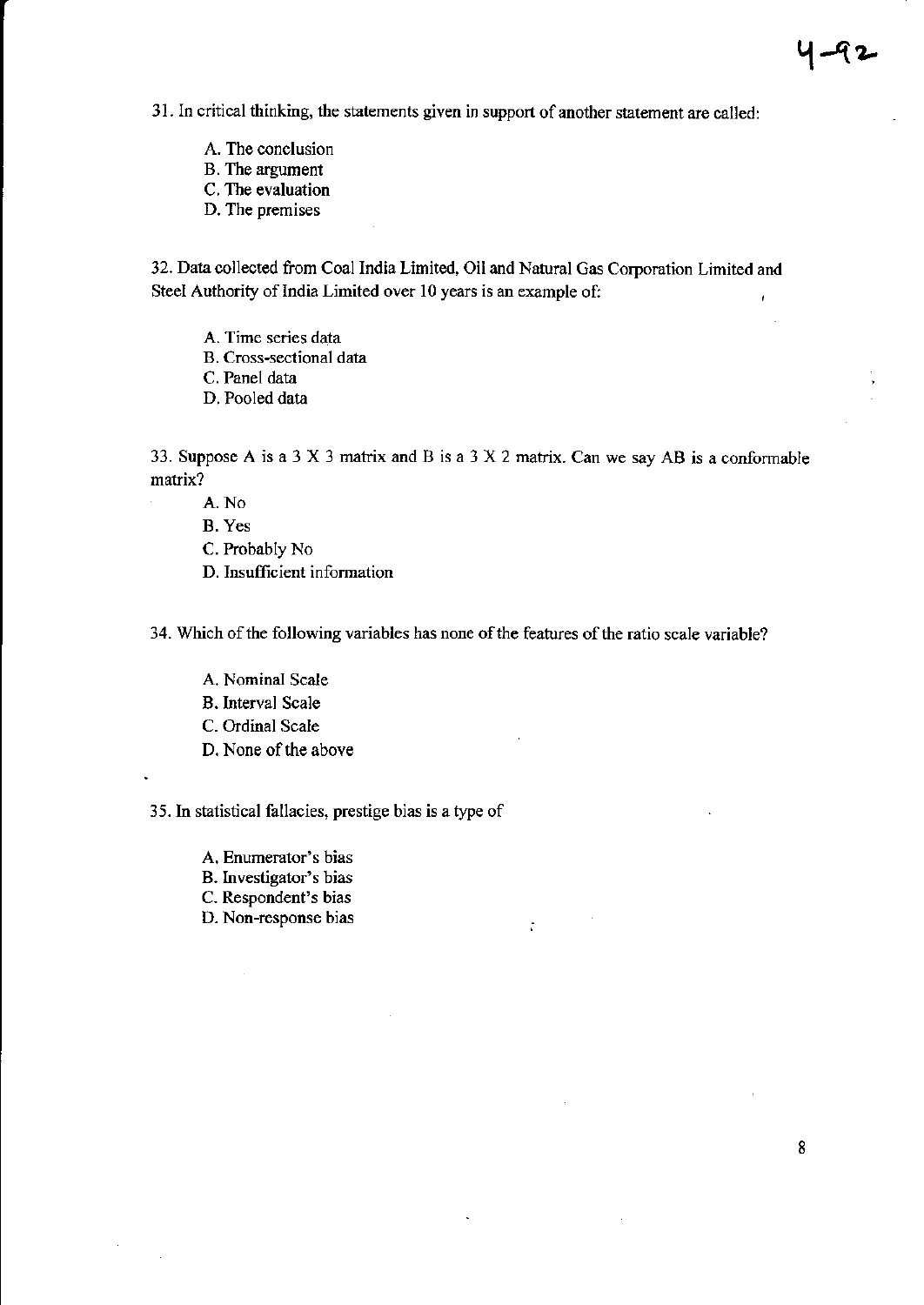## PART-B

- 36. A regime of crawling peg means
	- A. The exchange rate moves, but by amounts too little to notice
	- B. The exchange mte is permitted to change only slowly within the band
	- C. The par value of the currency is kept secret and changed slowly over time
	- D. The central value of a pegged exchange rate is changed frequently, by small, amounts, and with advance notice
- 37. The Smoot-Hawley Tariff Act
	- A. Created NAFTA
	- B. Raised US tariffs on hundreds of products at the start of the 1930s
	- C. Raised tariffs on tulips imported into the Netherlands to over 100%
	- D. Restricted US imports of motorcycles in the 1970s
- 38. If international trade takes place as a result of comparative advantage, it will have the following effect on participating countries:
	- A. Inequality among households will be reduced
	- B. All individuals in each country will be better off
	- C. The average well-being of people in both countries will increase
	- D. Both countries will grow faster over time
- 39. The presence of increasing returns to scale in an industry tends to
	- A. Make that industry perfectly competitive
	- B. Discourage producers fiom exporting
	- C. Give a comparative advantage in that industry to large countries
	- D. None of the above
- 40. The threshold level of emission is
	- A. The maximum level ofemission
	- B. The zero level ofemission
	- C. The minimum level of emission to cause a damage.
	- D. None of the above
- 41. Environmental Surrogates is a special case of
	- A. Preventive Expenditure Method
	- B. Replacement Method
	- C. Opportunity Cost Approach
	- D. Effects on Production Approach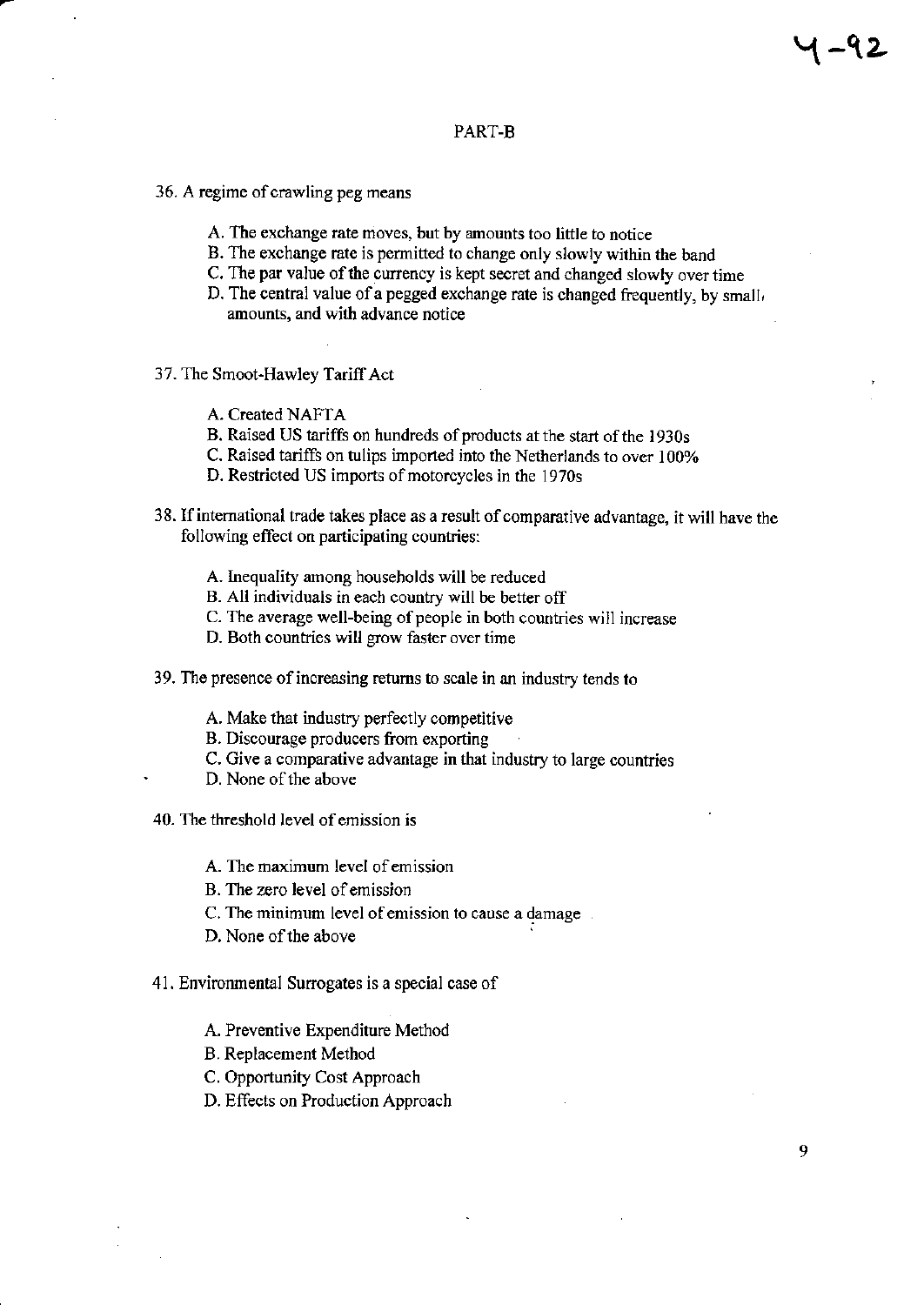- 42. The same equipment producing multiple products more cheaply in combination than separately is an example of
	- A. Economies of Scale
	- B. Diseconomies of Scale
	- C. Economies of Scope
	- D. None of the above
- 43. The production function of a firm is  $Q = 100L^{0.5}K^{0.5}$ .

If K = 100, P = 1, w = 30 and  $r = 40$ , what is the quantity of labour that the firm should hire in order to maximize its total profits?

- A. 500 B. 150
- c. <sup>100</sup>
- D. 50
- 
- 44. Manisha is willing to trade 3 apples for 1 orange when she has 6 apples and 5 oranges. She is also willing to trade 6 apples for 2 oranges when she has 12 apples and 3 oranges. She is indifferent between bundle  $(6, 5)$  and bundle  $(12, 3)$ . What is the shape of the indifference curve?
	- A. Linear
	- B. L-shaped
	- C. Positive slope
	- D. Vertical line
- 45. The cost function c(w, y) =  $y^{1/2}(w_1w_2)^{3/4}$  is
	- A. Monotonic and concave
	- B. Monotonio but not concave
	- C. Concave but not monotonic
	- D. Neither Monotonic nor concave
- 46. The amount of money we can take away from an individual, after an economic change, while having him as well off as he was before the economic change, is called as
	- A. Compensating variation
	- B. Equivalent variation
	- C. Consumer surplus
	- D. None of the above

Y-92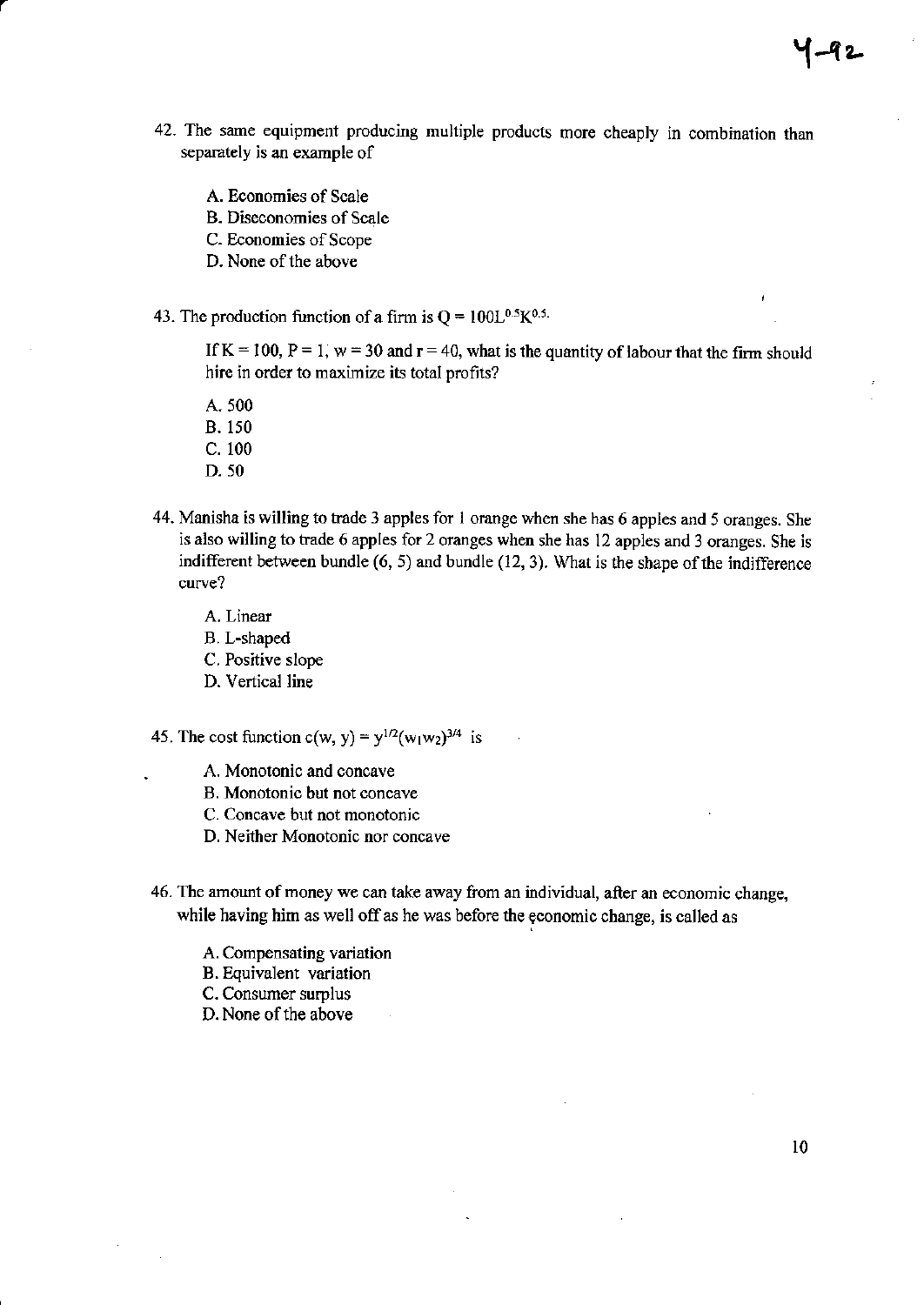- 47. A good is subject to periodic increase in supply. Each time supply increases the supplier finds total revenue decreasing. Which of the following must be true for the good
	- A. It is an inferior good
	- B. Price inelastic supply
	- C. Price inelastic demand
	- D. None of the above
- 48. Given monopoly, constant retums to scale, constant costs and a linear demand function
	- A. Output would be one half of the output under perfect competition
	- B. Output would be one-third of the output under perfect competition
	- C. Output would be one-fourth of the output under perfect competition
	- D. Output would be one-tenth of the output under perfect competition
- 49. The Basel committee was formed after the failurc of
	- A. Bankhaus Herstatt
	- B. Bank of America
	- C. Lehman Brothers
	- D. Barings Bank
- 50. The rate at which the Reserye Bank oflndia buys or rediscounts bills ofexchange or other commercial papers is the
	- A. Repo rate
	- B. Reverse repo rate
	- C. MSF
	- D. Bank rate
- 51. The expert committee constituted by RBI to revise monetary policy framework in 2013 recommended the following to be nominal anchor
	- A. Wholesale price index
	- B. Consumer price index
	- C. GDP deflator
	- D. Producer price inde
- 52. Which of the following is aimed at ensuring that banking sector capital requirements take account of the macrc-financial environment in which banks operate?
	- A. Cyclical capital buffer
	- B. Countercyclical capital buffer
	- C. Capital conservation buffer
	- D. None of the above

। –५१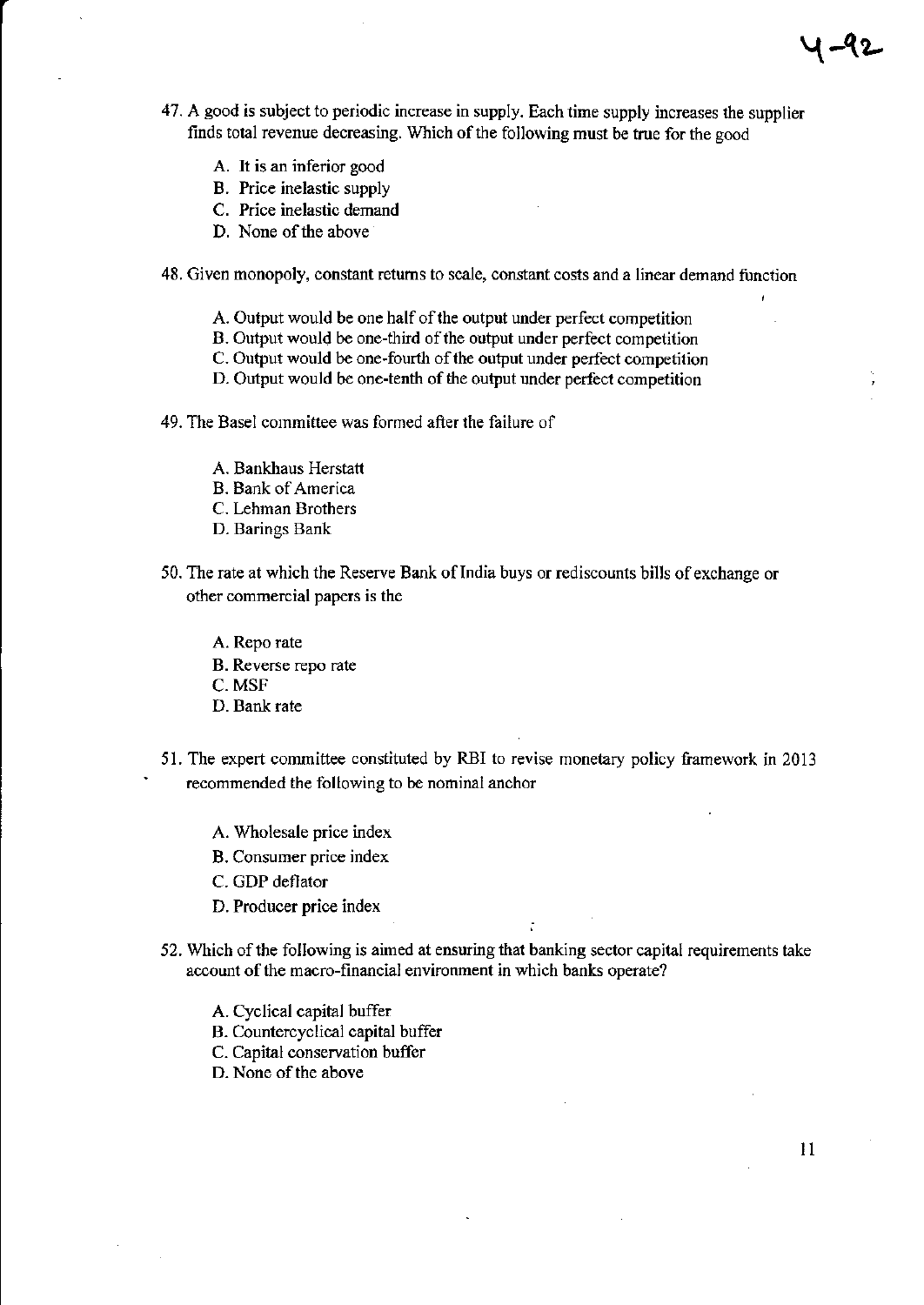### 53. Which of the following statements is TRUE?

- A. The return on a bond will not necessarily equal the interest rate on that bond.
- B. The return on a bond will necessarily equal the interest rate on that bond.
- C. The return on a bond equals the rate of capital gain on the bond.
- D. The retum on a bond equals the weighted ovemight money market rate.
- 54. Duration is a measure of
	- A. interest rate risk
	- B. liquidity risk
	- C. operational risk
	- D. crcdit risk
- 55. Retum on equity is
	- A. Retum on assets X Equity multiplier
	- B. The same as return on assets
	- C. Return on assets/Equity multiplier
	- D. None of the above
- 56. Baumol's square root rule implied that
	- A. transactions demard for money is positively related to interest rate
	- B. transactions demand for money is negatively related to interest rate
	- C. an increase in brokemge costs would decrease the demand for money
	- D. transaction demand for money is negatively related to income
- 57. The Lucas critique is based on
	- A. Phillips curve
	- B. inside lag of policy
	- . C. rational expectations
	- D. automatic stabilizers
- 58. How does Muhammad Yunus' microfinance scheme respond to advene selection problems in microfinance?

A. By implementing the requirement that borrowers put up collateral, such as motor bikes or livestock.

B. By the use of specialized training to help the members of the bank to become better informed of savings and investment strategies.

C. By placing borrowers in groups of people who know each other and giving the groups control over who receives loans, which results in the groups selecting those members most likely to pay back loans.

D. By requiring collateral of all borrowers which is some fraction of how much the group borrowed

1-92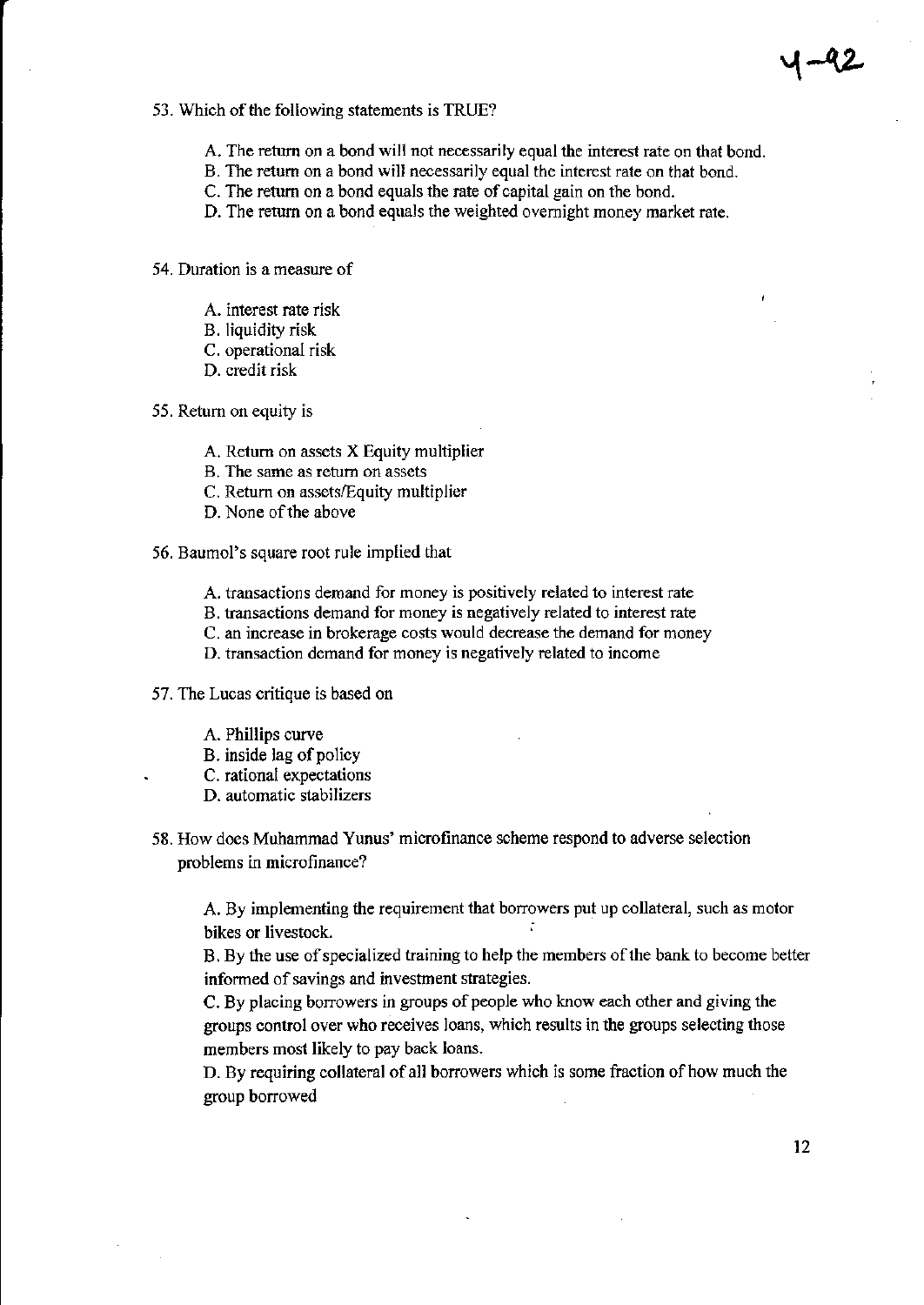- 59. Given constant returns to labour, if 2 workers produced 14000 bales of hay, how many bales of hay would 5 workers produce?
	- A. 14000 B. 25000 c.35000 D. 50000

60. Wlich among the following is not an assumption of Parcto optimality?

A. Every consumer wishes to maximize his level of satisfaction

B. All the factors of production are used in the production of every commodity

C. Conditions of perfect competition exist making all the factors of production perfectly mobile

D. The concept of utility is cardinal and cardinal utility function of every consumer is given.

- 61. Which five-year plan in India had 'poverty alleviation' as one of its objectives?
	- A. First five-year plan B. Third five-year plan C. Fifth five-year plan D. Seventh five-year plan
- 62. A situation in which an economy is growing at such a slow pace that morejobs are being lost than are being added is:

 $\ddot{\cdot}$ 

- A. Stagflation
- B. Recession
- C. Growth Recession
- D. Ratchet Inflation

63. The division of labour, according to Adam Smith, is Iimited by

- A. Quantity of labour force
- B. Extent of the market
- C. Size of the labour force
- D. Lesser wage share

 $4 - 92$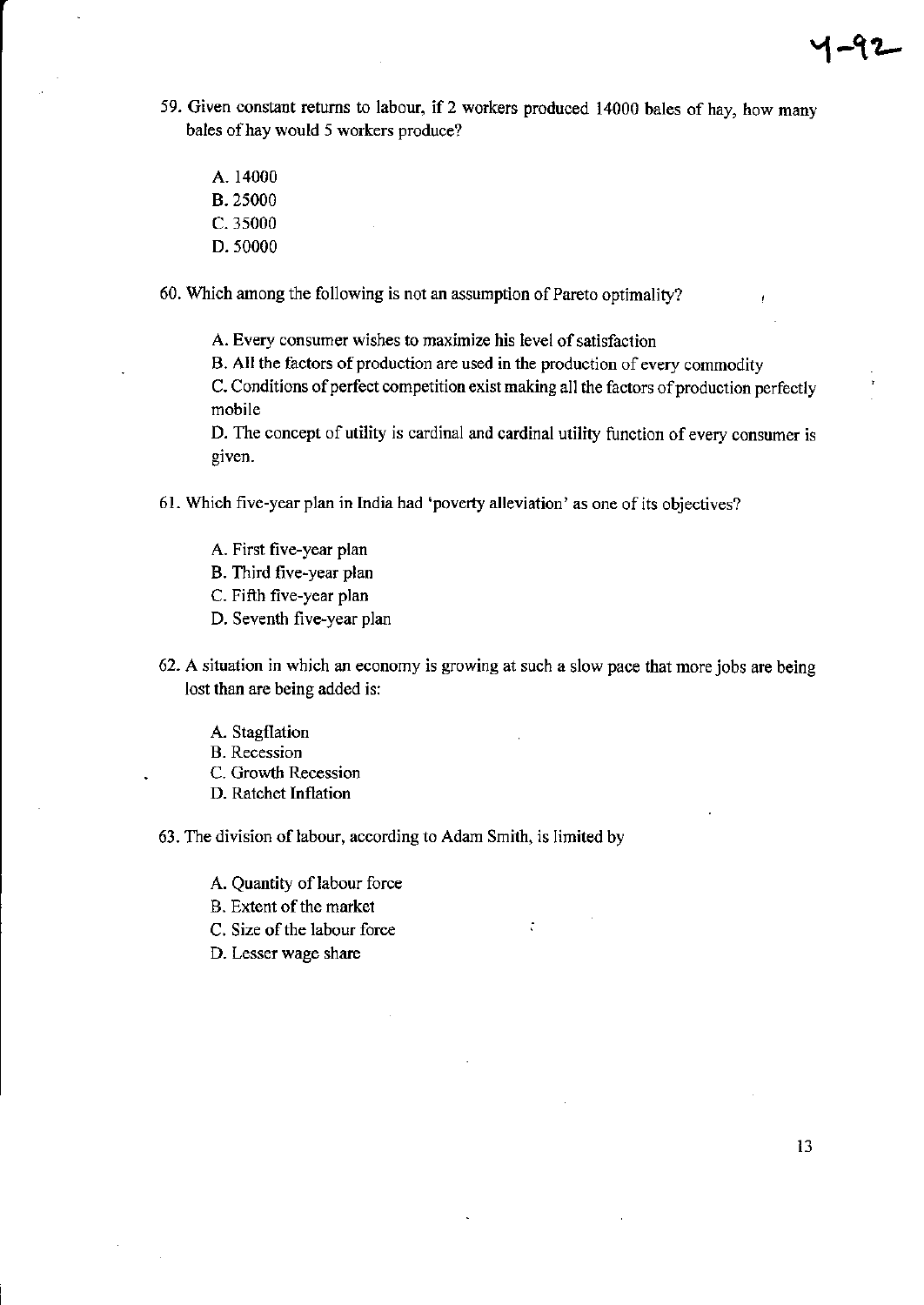- 64. "When parties can bargain without any transaction cost, and to their mutual advantages, the resulting outcome will be efficient, regardless of how property rights specified". This statement is related to
	- A. Pigouvian tax of negative externality
	- B. Marginal social cost (MSC) in extemality analysis
	- C. Coase Theorem
	- D. Market failure theory due to public goods
- 65. India, for the frst time after independence, devalued the rupee  $vis-\hat{a}-vis$  the US dollar in the year
	- A. 1948<br>B. 1949 B. 1949<br>C. 1950 C. 1950<br>D. 1951 1951

66. India's tenth five year plan coincides with the period

- A.2002 2007 8.2000 - 2006 c- 2001 - 2006 D.2003 - 2008
- 67. lncidence of ----- taxes can be shifted.
	- A. direct
	- B. indirect
	- C. capital-gains
	- D. income
- ' 68. 'A Plan ofEconomic Development' submitted in 1943 by eight industrialists in India was popularly known as

÷

- A. The Bombay Plan
- B. The People's Plan<br>C. The Gandhian Plan
- C. The Gandhian Plan<br>D. The Visvesvaravya
- The Visvesvarayya Plan

69. The most recent GDP growth estimates for Indian economy indicate

- A. A V-shaped recovery with  $(-)$  7.5 % growth in Q2 of 2020-21
- B. A V-shaped recovery
- C. An impending recession
- D. A further decrease in growth

y -92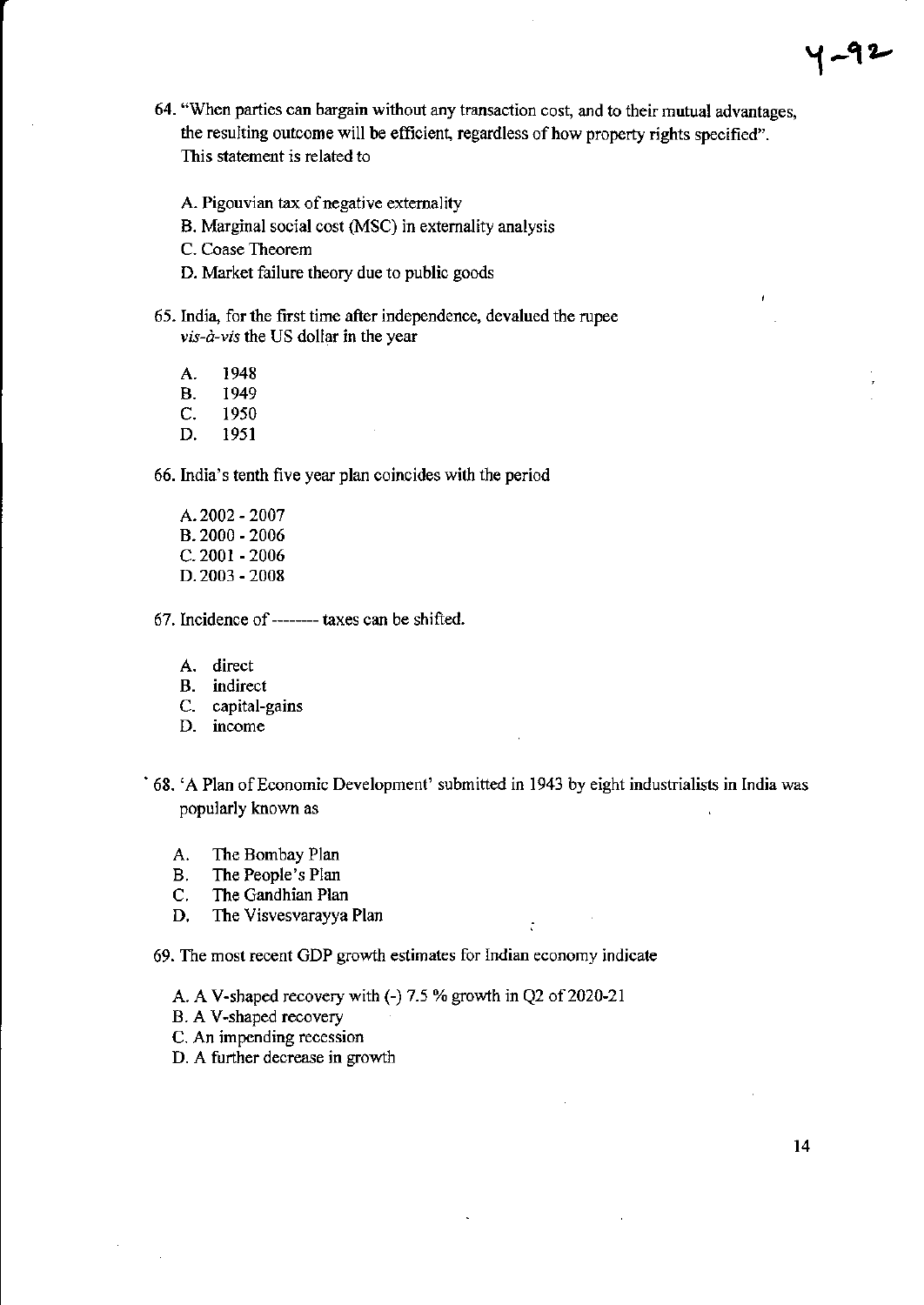70. The Sveriges Riksbank Prize in Economic Sciences in Memory of Alfred Nobel for 2020 went to

\*\*\*\*\*

 $\mathcal{L}^{(n)}$ 

 $\ddot{\phantom{0}}$ 

- A. Granger and Engel
- B. Abhijeet Banerjee
- C. Milgrom and Wilson
- D. Nordhaus and Romer  $\bar{\beta}$

15

 $\sqrt{2}$